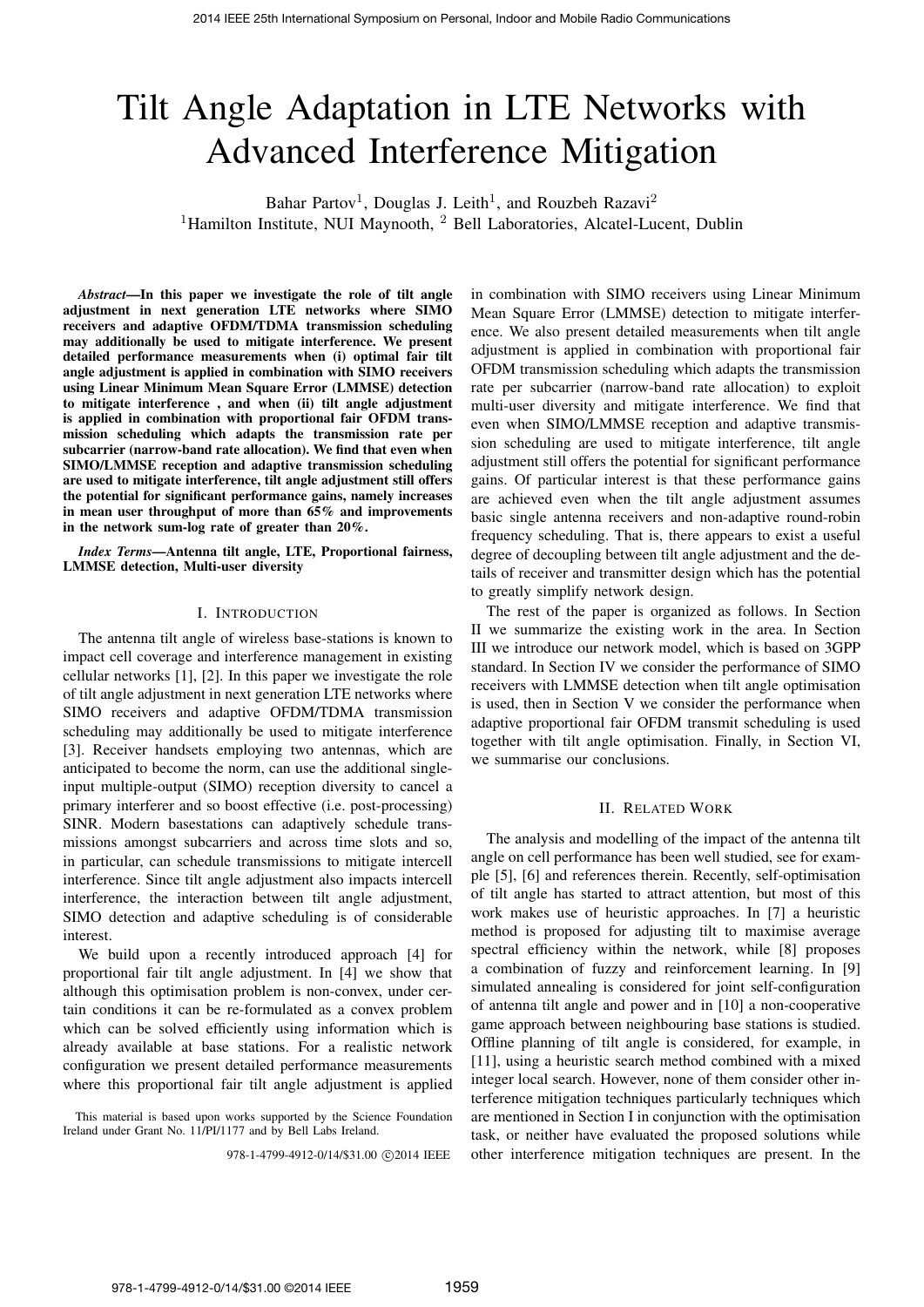present paper, we extend our work in [4] by evaluating other contributing factor in interference management.

#### III. PRELIMINARIES

# *A. Network Model*

*1) Network Architecture:* The network consists of a set B of base stations and a set  $U$  of User Equipment (UE), with UE  $u \in \mathcal{U}$  receiving downlink traffic transmitted from base station  $b(u) \in \mathcal{B}$ . For base stations with sectoral antennas, we define a separate element in B for each antenna. We denote the  $(x, y)$ geographical co-ordinates of base station b by  $(x_b, y_b)$  and of user equipment u by  $(x_u, y_u)$ . The distance between user u and base station  $b$  is therefore given by

$$
d_{b,u} = \sqrt{(x_u - x_b)^2 + (y_u - y_b)^2}
$$
 (1)

*2) Antenna Gain and Path Loss:* The received power on sub-carrier n from base station  $b \in \mathcal{B}$  at user  $u \in \mathcal{U}$  is given by  $\tilde{G}_{b,u}(\theta_b) \rho_{b,u} P_{b,n}$ , where  $\tilde{G}_{b,u}(\theta_b)$  is the base station antenna gain,  $\rho_{b,u}$  the path loss between b and u,  $P_{b,n}$  is the base station transmit power for sub-carrier  $n$ . For simplicity, shadowing and fast fading are not considered in the equations. We model path loss, as recommended in [12], by

$$
\rho_{b,u} = \rho_0 d_{b,u}^{-\beta} \tag{2}
$$

with fixed path loss factor  $\rho_0$ , path loss exponent  $\beta$  and distance d in kilometres. For a given antenna type, the antenna gain  $\tilde{G}_{b,u}(\theta_b)$  can be determined given the relative positions of b and u, the antenna tilt angle  $\theta_b$  and the azimuth angle  $\phi_b$ . With regard to the latter, changing the tilt and/or azimuth angles changes the direction of the antenna's main lobe. We will assume that the azimuth angle is held fixed but allow the antenna tilt angle to be adjusted within the interval  $[\underline{\theta}, \overline{\theta}]$ . Following [12], the antenna gain can then be modelled by:

$$
\tilde{G}_{b,u}(\theta_b) = \tilde{G}_0 \tilde{G}_v(\theta_b, d_{b,u})
$$
\n(3)

where  $\tilde{G}_0$  is the maximum gain of the antenna,

$$
\tilde{G}_{v}(\theta_{b}, d_{b,u}) = 10^{-1.2 \left( \frac{\theta_{b,u} - \theta_{b}}{\theta_{3dB}} \right)^2}
$$
\n(4)

is the antenna vertical attenuation,  $\theta_{b,u} = \tan^{-1}(h/d_{b,u}), h$  is the height difference between the base station and UE (which, for simplicity, we assume is the same for all base stations and users) and  $\theta_{3dB}$  the vertical half power beam width of the antenna. Figure 1 illustrates the ability of (4) to accurately model the main lobe of an antenna which is popular in cellular networks.

We define  $G_v(\theta_b, d_{b,u}) := \log \tilde{G}_v(\theta_b, d_{b,u})$ . We also define the following linear approximation  $\hat{G}_v(\theta_b, d_{b,u})$  to antenna gain exponent  $G_v(\theta_b, d_{b,u})$  about  $\theta_0$  tilt angle,

$$
\hat{G}_v(\theta_b, d_{b,u}) = \frac{-1.2 \log 10}{\theta_{3dB}^2} \Big( (\theta_{b,u} - \theta_0)^2 + 2(\theta_{b,u} - \theta_0)\theta_b \Big) \tag{5}
$$

which we show in [4] is a reasonably accurate approximation for inter-cell interference.



Fig. 1. Comparison of antenna main lobe vertical gain model (4) (dashed line) and measured antenna gain (solid line) for a Kathrein 742215 antenna,  $\theta_{3dB} = 9^{\circ}.$ 

# *B. Tilt Angle Adjustment*

Following [4], we select the basestation antenna tilt angles that maximise the following utility fair optimisation  $P$ :

$$
\max_{\Theta} \sum_{u \in \mathcal{U}} \log R_u(\Theta) \tag{6}
$$

$$
s.t. \quad \underline{\theta} \le \theta_b \le \bar{\theta}, \quad b \in \mathcal{B} \tag{7}
$$

$$
\log \underline{r} \le \log R_u(\Theta), \quad u \in \mathcal{U} \tag{8}
$$

where the downlink throughput  $R_u(\Theta)$  of the user equipment  $u \in \mathcal{U}$  associated with base station  $b(u)$  is given by:

$$
R_u(\Theta) = \min\{\bar{r}, r_u(\Theta)\}, \quad u \in \mathcal{U}
$$
 (9)

with  $\Theta$  the vector  $[\theta_h]$ ,  $b \in \mathcal{B}$  of tilt angles,  $\bar{r}$  the maximum achievable throughput (limited by the available modulation and coding schemes), and

$$
r_u(\Theta) = \frac{w}{N_{sc}} \sum_{n=1}^{N_{sc}} \log(1 + \kappa \gamma_{u,n}(\Theta))
$$
 (10)

Here  $N_{sc}$  is the number of sub-carriers, w the channel bandwidth, κ a loss factor capturing non-ideal coding *etc*, and  $\gamma_{u,n}(\Theta)$  SINR on sub carrier *n* for user *u*,

$$
\gamma_{u,n}(\Theta) = \frac{H_u(\theta_{b(u)})}{\sum_{c \in \mathcal{B} \setminus \{b(u)\}} \hat{H}_u(c) + \eta_{u,n}} \tag{11}
$$

where  $H_u(\theta_b) := e^{G_{b,u}(\theta_b)} \rho_{b,u} P_{b,u}$  is the received power from base station  $b(u)$  by user  $u$ ,  $\hat{H}_u(\theta_c) := e^{\hat{G}_{c,u}(\theta_c)} \rho_{c,u} P_{c,u}$  is the received power from base station  $c \neq b(u)$  by user u and  $\eta_{u,n}$ the channel noise for user  $u$  on sub carrier  $n$ . Observe that in  $\hat{H}_u(\theta_c)$  we make use of linear approximation  $\hat{G}_v$ .

In [4] we have shown that this optimisation problem is nonconvex, but under reasonable conditions it can be reformulated as a convex optimisation and the optimal tilt angles efficiently calculated.

#### IV. LTE SIMO RECEIVERS

In this section we consider LTE SIMO links with 1 Tx antenna on the BS and 2 Rx antennas at the UE. The presence of two antennas at the receiver allows the UE to cancel one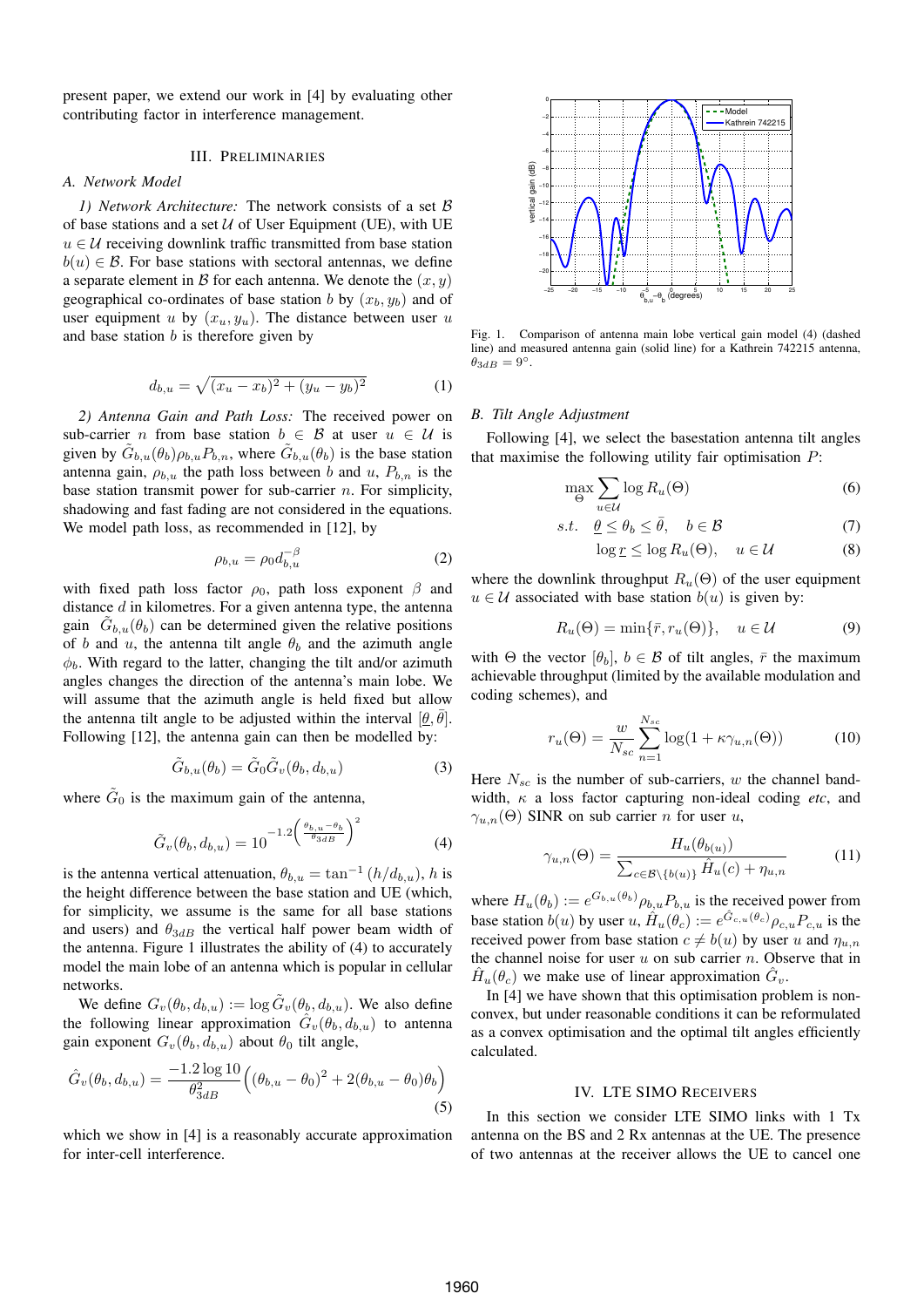interferer. Hence, if interference is dominated by a single transmitter then we expect the use of SIMO links will allow inter-cell interference to be significantly reduced. Our interest here is in the impact that this interference cancellation has on the size of throughput gain achievable by tilt angle adjustment.

# *A. MMSE Post-Processing*

We consider LMMSE post processing applied to the received signal to mitigate neighbouring cell interference. Defining channel vector  $\mathbf{k}_u = [k_1 \; k_2]^T$ , the channel gain for user  $u$  is:

$$
\mathbf{k}_{u} = \sqrt{\frac{H_{u}(\theta_{b})}{P}} \sqrt{10^{S_{b,u}/10}} \mathbf{q}_{b,u}.
$$
 (12)

where  $S$  is a zero mean Gaussian random variable representing slow fading effects,  $q_{b,u}$  is a Rayleigh flat fading vector and  $P$  is the power of the transmitted signal assuming all base stations transmit at  $P = P_{b,u}$ . We can consider the elements of  $q_{b,u}$  to be independent complex random Gaussian processes corresponding to the channels of base station  $b$  and user  $u$ , provided that the antenna elements are sufficiently separated (typically on the order of half a wavelength apart). We identify the inter-cell interference vector  $\mathbf{v}_u = [v_1 \; v_2]^T$  for user u by the strongest interferer:

$$
\mathbf{v}_{u} = \sqrt{\max_{c \in \mathcal{B} \setminus \{b(u)\}} \{ \hat{H}_{u}(\theta_{c}) 10^{S_{c,u}/10} \}} \mathbf{q}_{c_{max},u} \qquad (13)
$$

The remaining inter-cell interference is modelled as spatially white Gaussian noise [13], which comprises the noise vector  $n_u$  =  $\lceil n_1 \rceil$  $n<sub>2</sub>$ 1 where  $n_1$  and  $n_2$  are independent Gaussian variables:

$$
N_0 = E[n_1 n_1^H] = E[n_2 n_2^H] = \sum_{\substack{c \in \mathcal{B} \setminus \{b(u)\} \\ c \neq c_{max}}} \hat{H}_u(\theta_c) + \eta_u \tag{14}
$$

Hence, the received signal  $(y)$  is given by:

$$
\mathbf{y}_u = \mathbf{k}_u \mathbf{x} + \mathbf{v}_u + \mathbf{n}_u \tag{15}
$$

with  $E[xx^H] = P$ . The linear MMSE combining vector  $w_u$  =  $[w_1 \ w_2]^T$ , is given by:

$$
\mathbf{w}_u = \mathbf{k}_u^H (\mathbf{k}_u \mathbf{k}_u^H + \frac{\mathbf{\Phi} + N_0 \mathbf{I}}{P})^{-1}
$$
 (16)

where $\Phi$  is the autocorrelation of interference vector v:

$$
\mathbf{\Phi} = E[\mathbf{v}_u \mathbf{v}_u^H] = \begin{bmatrix} |v_1|^2 & v_1 v_2^H \\ v_2 v_1^H & |v_2|^2 \end{bmatrix} = \begin{bmatrix} \phi_{11} & \phi_{12} \\ \phi_{21} & \phi_{22} \end{bmatrix} \tag{17}
$$

By applying the MMSE weights on the received signal, the post processing SINR is calculated as:

$$
\gamma_u^{MMSE} =
$$
\n
$$
\frac{P|w_1k_1 + w_2k_2|^2}{|w_1|^2 \phi_{11} + |w_2|^2 \phi_{22} + 2Re\{w_1w_2^H \phi_{12}\} + N_0(|w_1|^2 + |w_2|^2)}
$$
\n(18)

Post processing SINRs will be averaged over the multipath fading realisations. Using the averaged post processing SINRs,



Fig. 2. Dublin, Ireland example.

user throughputs can be calculated using (9). Thereafter, solutions to the optimisation problem  $P$  can be used to calculate post-processing user throughputs and performance gains can be evaluated.

# *B. Performance Evaluation*

We consider a realistic example based on data from the cellular network covering Grafton Street and Dawson Street in downtown Dublin, Ireland, see Figure 2a. These are major shopping streets close to the centre of Dublin city, with a large number of cellular users. We consider a section of the network with 21 sectors in a  $1500m \times 1500m$  area and with an inter-site distance of 800m. Environmental characteristics are derived from experimental measurement data with a combination of non-line of sight and line-of sight paths. Path loss and lognormal shadow fading parameters are derived from [12] for macro urban scenarios and detailed Table I. There are 1350 users, with locations as shown in Figure 2b. We focus on the performance experienced by the 388 users associated with the centre base station (indicated by BS1 in Figure 2b).

TABLE I DUBLIN SCENARIO SIMULATION PARAMETERS

| <b>Dublin Scenario Simulation Parameters</b> |                                   |             |  |
|----------------------------------------------|-----------------------------------|-------------|--|
| Site and Sector                              | Inter-site distance               | 800m        |  |
|                                              | NLOS exponential path loss factor | 3.9         |  |
| Channel                                      | NLOS fixed path loss factor       | $10^{-2.1}$ |  |
|                                              | LOS exponential path loss factor  | 2.2         |  |
|                                              | LOS fixed path loss factor        | $10^{-3.4}$ |  |
|                                              | Shadow fading standard deviation  | 6           |  |
|                                              | Shadow fading mean                |             |  |

To provide a baseline, Figure 3 shows the proportional fair rate allocation with SISO receivers and non-adaptive roundrobin scheduling. For comparison, results are also shown when a fixed tilt angle of  $8^\circ$  is used. Figure 3(a) shows the tilt angle adaptation, which quickly settles on a configuration that improves the sum-log-throughput objective function by 22% compared with the fixed tilt angle. From the cumulative distribution function (CDF) in Figure 3(b) it can be seen the user throughputs are also significantly increased, with the median throughput increased by almost a factor of 4 compared to use of fixed angles.

Figure 4 shows the corresponding CDF of the user throughputs when SIMO links with MMSE detection are used. Data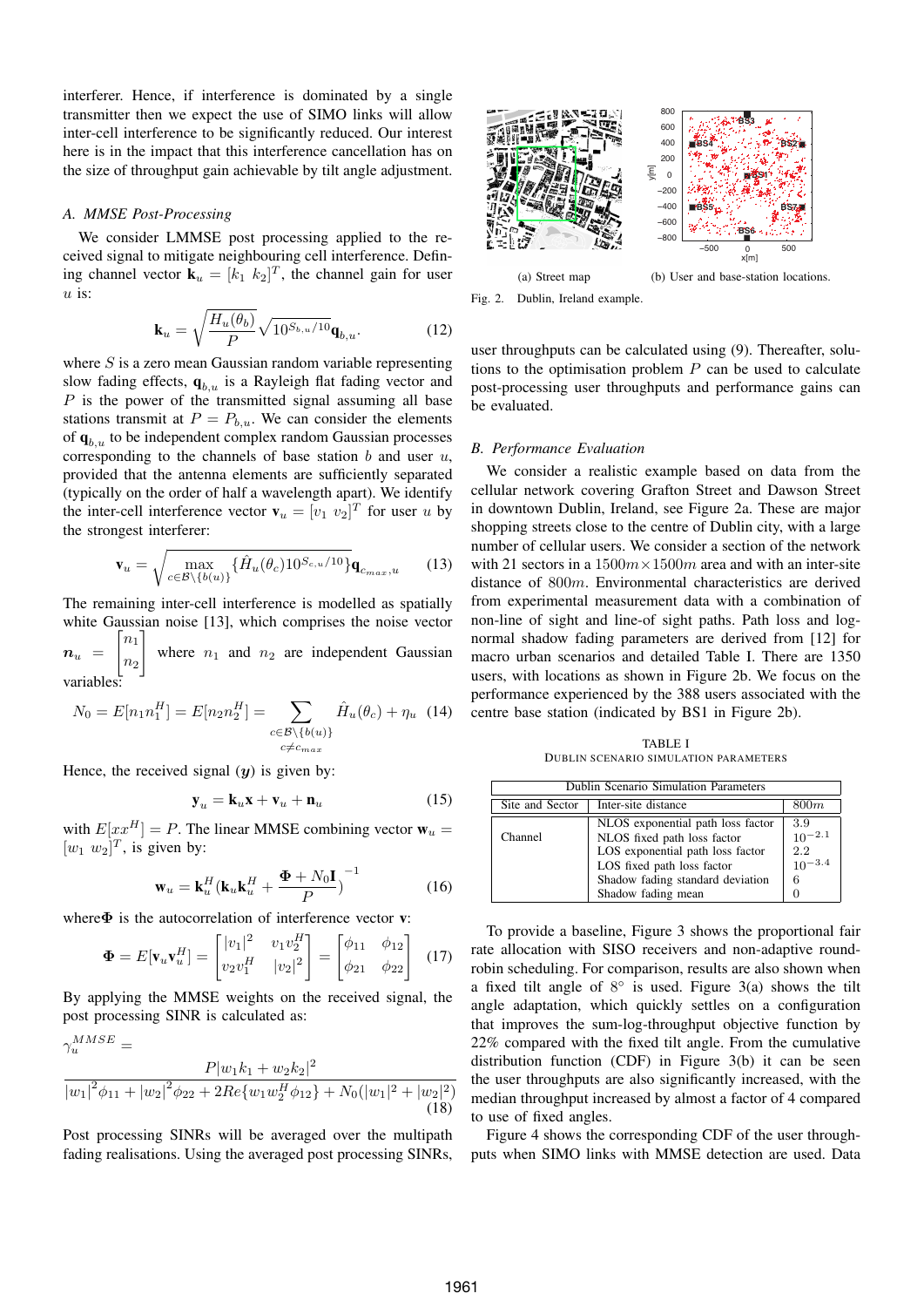

(a) Normalised Sum-log-throughput

(b) CDF of user throughputs.

Fig. 3. Proportional fair rate allocation, Dublin example. SISO receivers and round-robin scheduling. For comparison, results are also shown when a fixed tilt angle of 8° is used (indicated by dashed lines).



Fig. 4. User throughput CDFs with SIMO links and MMSE detection, Dublin example. Fast fading is modelled by generating 300 samples using the 3GPP typical urban channel model, where the speed of the mobile user and carrier frequency are  $3km/h$  and  $2GHz$  respectively.

is shown with and without flat fading. As might be expected, the use of MMSE detection yields significant improvements in the user throughputs. The throughput gains achieved by tilt optimisation can be compared for SISO links and for SIMO links with an optimal LMMSE detector by comparing Figures 3b and 4. The gain in the mean user throughput achieved by tilt optimisation is decreased from 83.07% to 67.42% when MMSE detection is employed. However, the gain in the sum-log-rate (which is the objective function of optimisation P) only changes from 22.29% to 22.00%. That is, while MMSE detection enhances inter-cell interference mitigation, tilt optimisation can still yield significant improvements in network capacity.

We can investigate this behaviour in more detail as follows. Let

$$
\epsilon_u = \frac{\max_{c \in \mathcal{B} \setminus \{b(u)\}} \{ \hat{H}_u(\theta_c) 10^{S_{c,u}/10} \}}{\sum_{c \in \mathcal{B} \setminus \{b(u)\}} \hat{H}_u(\theta_c) 10^{S_{c,u}/10}} \tag{19}
$$

be the ratio of the largest interferer to the total interference experienced by a user u. The CDF of  $\epsilon$  for the Dublin example is shown in Figure  $5(a)$ . It can be seen that approximately 40% of users have  $\epsilon$  values less than 0.5 i.e. for 40% of users the the strongest interferer power is less than the sum of the power of the other interferers. Figure 5(b) shows the corresponding spatial distribution of  $\epsilon$ . It can be seen that the strongest interferer is dominant at the edge of antenna sectors and along the nulls of the sector antennas. However, the intensity of the strongest interferer decreases along the edges of the base station coverage area and alongside the



Fig. 5. Contribution of the strongest interference to the total Interference: (a) cumulative distributed function of  $\epsilon$  in the central BS coverage area. (b) Distribution of  $\epsilon$  relative to the user positions.

TABLE II USER THROUGHPUT GAINS DUE TO TILT ANGLE OPTIMISATION FOR BOTH SISO AND SIMO LINKS AND VS  $\epsilon$ , DUBLIN EXAMPLE.

|                             | Mean Throughput Gain [%] |                       |
|-----------------------------|--------------------------|-----------------------|
|                             | <b>SISO</b>              | SIMO & MMSE Detection |
| $0 \leq \epsilon_u \leq .5$ | 54.5                     | 52.3                  |
| $.5 < \epsilon_u \leq .8$   | 128                      | 85.99                 |
| $.8 < \epsilon_u < 1$       | 147                      | 91.99                 |
| $0 \leq \epsilon_u \leq 1$  | 83.07                    | 67.42                 |

antennas. Table II details the throughput gains achieved by tilt angle optimisation for both SISO and SIMO links and for users with different  $\epsilon$  ratios. It can be seen that the throughput gain obtained by tilt angle optimisation for users with  $\epsilon > .5$ is reduced when SIMO links are used. However, the gain is similar for both SISO and SIMO links for users with  $\epsilon \leq .5$ , once MMSE post processing is applied, and as noted above this consists of approximately 40% of users.

In summary, although the mean user throughput is improved for both fixed and optimal tilt angles for SIMO links with MMSE, tilt optimisation can still yield considerable performance gains.

# V. MULTI-USER DIVERSITY AND NARROWBAND SINR ALLOCATION

Both time and frequency domain diversity in LTE can be exploited to develop Quality of Service (QoS) orientated Time and Frequency Domain (TD and FD) scheduling techniques. In particular, proportional fair scheduling and the use of multiuser diversity can improve user SINRs, specifically for the fixed users as they are less sensitive to the delay of the Channel Quality Indicator (CQI) reports.

#### *A. Proportional Fair Adaptive Transmission Scheduling*

The minimum resolution for frequency domain scheduling is called the Physical Resource Block (PRB). We indicate the number of resource blocks by  $n$  and the number of users by  $u$ . Following [14] and [15], in the TD Proportional Fair (TD-PF) scheduler, users are first ranked based on their past average throughput  $(T[u])$  at transmission time interval t by the following metric:

$$
M_{TD-PF} = \frac{\hat{D}[u]}{T[u]} \tag{20}
$$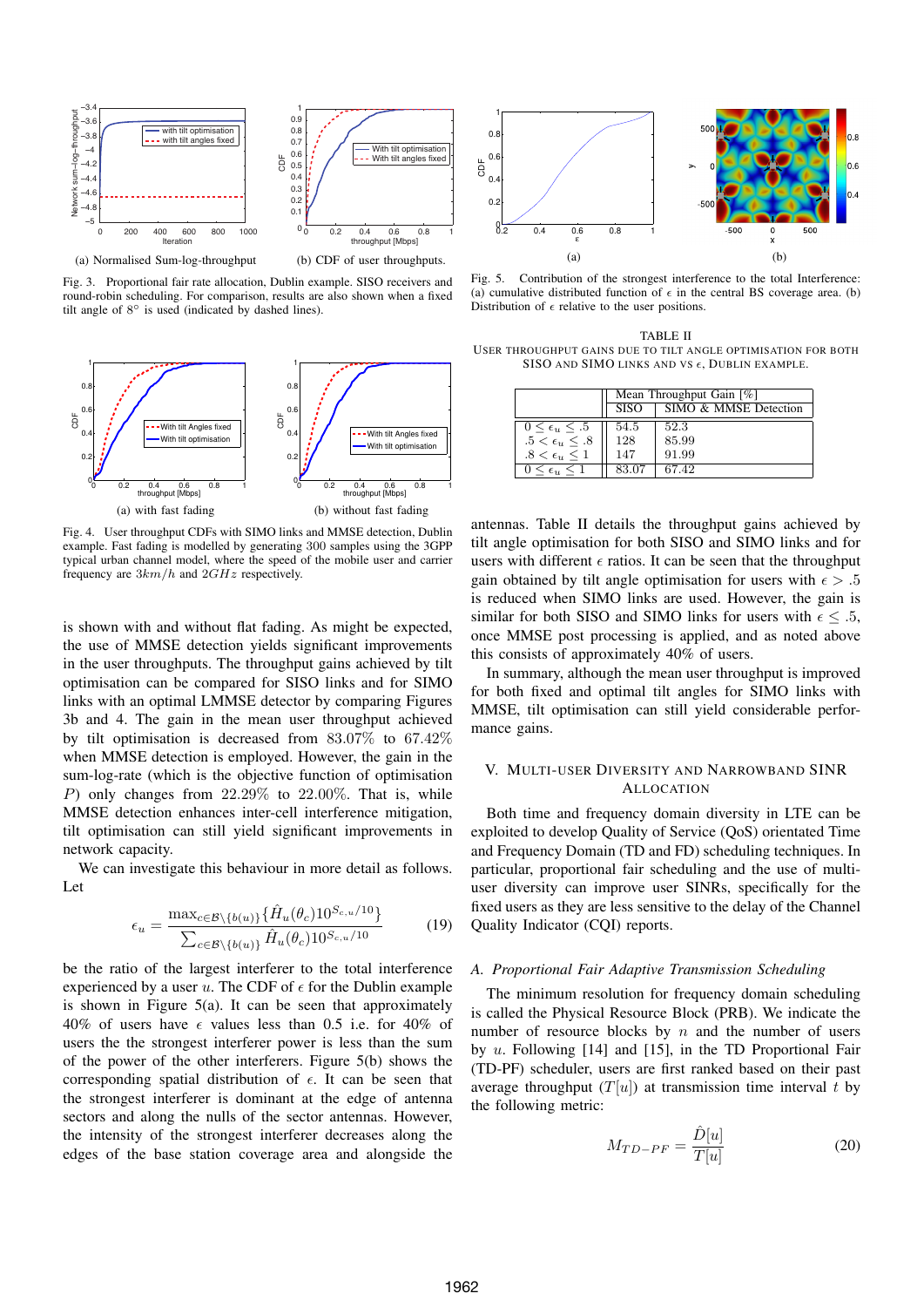Where  $\hat{D}[u]$  is the wideband throughput. Thereafter,  $N_u$  users with the highest priority are assigned to the FD scheduler at each time interval, where  $N_u$  depends on the number of the resource blocks and potential signalling constraints [14]. Moreover, it should be noted that number of users served by each cell may be considerably greater than  $N_u$ . We look at two types of frequency domain schedulers. First, FD-PF where the  $N_u$  user allocations to the appropriate PRBs are given by:

$$
M_{FD-PF}[n, u] = \frac{\hat{d}[n, u]}{T[u]} \tag{21}
$$

with  $d[n, u]$  is the estimated achievable throughput for user u and resource block n calculated base on the CQI report for the particular PRB and assuming equal power per PRB. The second FD scheduler is Carrier over Interference to Average (CoItA) where allocations to the resource blocks are defined by:

$$
M_{FD-PF}[n,u] = \frac{\hat{\gamma}[n,u]}{\sum_{u=1}^{u=N} \hat{\gamma}[n,u]}
$$
(22)

with  $\hat{\gamma}[n, u]$  is an estimation of SINR on the  $n^{th}$  PRB and  $u^{th}$  user. As user SINRs on each RB differ due to fading characteristics across the bandwidth, RB  $n$  is assigned to the user with the best fading gain and as fading is independently distributed between users, all users have the same probability of accessing the RB.

# *B. Performance Evaluation*

In this section we consider two scenarios : (i) where proportional fair scheduling is applied on a network with SISO links, and (ii) where proportional fair scheduling is applied on a network with SIMO/LMMSE reception.

*1) PF Scheduling for SISO Links:* We modelled frequency selective fading by independent flat fading events per subchannel with a user speed of  $3Km/h$ . The distribution of fading events among users are assumed independent and identical. The number of PRBs across the channel bandwidth is 50 with  $200KHz$  bandwidth assigned to each PRB. The number of prioritised users in the TD-PF scheduler at each time interval is 10 with 400 time slots of 1ms duration.

Figure 6 shows the CDF of the user throughputs when proportional fair scheduler is used in the Dublin network described above in Section IV-B. It can be seen that, as might be expected, the user throughputs are improved for both the baseline (fixed tilt angles) and the optimum tilt angles compared to those of Figure 3(b) where round-robin scheduling is used. When tilt angle optimisation is used, the mean throughput increases by 65%, compared with an increase of 83% when round-robin scheduling is employed. However, the gain in the sum-log-rate (the optimisation objective) reduces only very slightly from 22% to 20.9% when a proportionalfair (FD-PF) scheduler is used.

*2) PF Scheduling for SIMO/LMMSE Reception:* In this section, we consider joint operation of SIMO link/LMMSE detection and narrowband scheduling in the Dublin network described in Section IV-B. Herein scheduling is adapted based



Fig. 6. CDF of user throughputs when using proportional fair scheduling, Dublin example.

on estimated post-processing SINR and throughput values. In this section we assume CQI reports can be provided in terms of post-processing SINRs and with minimum processing time while perfect channel information is available at the receiver. We used the same channel model as that of the previous scenario. Figure 7 shows the CDF of user throughputs when adaptive scheduling and LMMSE detection are jointly applied. It can be seen that user throughputs are improved for both baseline (fixed tilt angles) and optimum tilt angles compared to those of Figures 3(b) ( round-robin scheduling for SISO links), 4 (round-robin scheduling for SIMO links and post-processing), and 6 (proportional fair scheduling for SISO links). When tilt angle optimisation is used the case of FD-CoItA scheduler, the gain in mean throughput is reduced to 47% compared to 83% mean throughput gain of round-robin scheduling and SISO links. However, the gain in sum-log-rate is only reduced to 19% compared to 22% gain of round-robin scheduling and SISO links. In the case of FD-PF scheduler, mean user throughput gain due to tilt optimisation is 51% and the gain in sum-log-rate objective is 21%.



Fig. 7. CDF of user throughputs when using proportional fair scheduling based on estimated LMMSE post processing SINRs, Dublin example.

### VI. CONCLUSIONS

In this paper we investigate the role of tilt angle adjustment in next generation LTE networks where SIMO receivers and adaptive OFDM/TDMA transmission scheduling may additionally be used to mitigate interference. We present detailed performance measurements when (i) optimal fair tilt angle adjustment is applied in combination with SIMO receivers using Linear Minimum Mean Square Error (LMMSE) detection to mitigate interference and when (ii) tilt angle adjustment is applied in combination with proportional fair OFDM